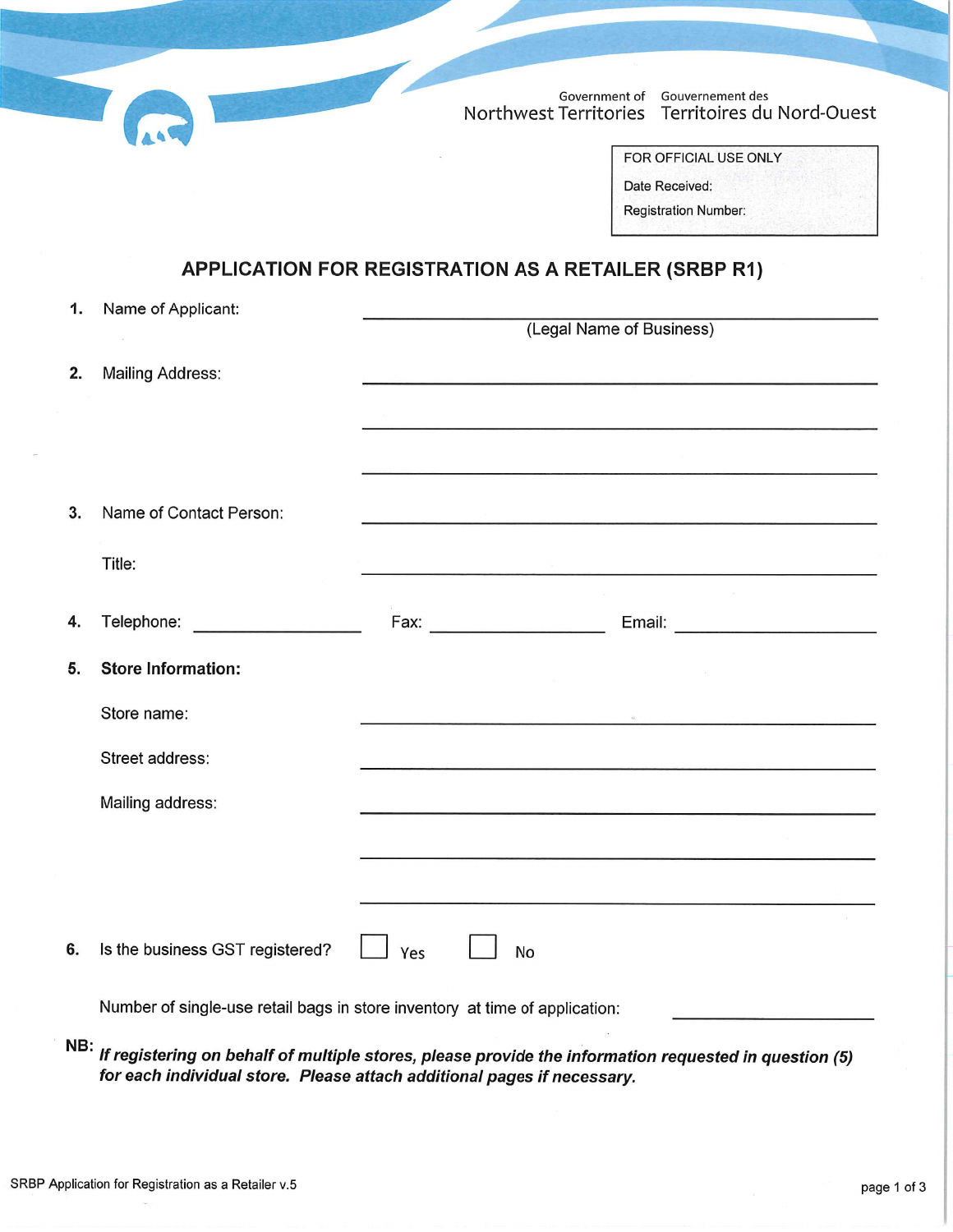For registration of multiple stores, total number of stores being 7. registered with this application:

8.

| <b>Distributor Information</b>                                                                                 |                                                                                                                                                                                                                                |                                                                                                                       |  |
|----------------------------------------------------------------------------------------------------------------|--------------------------------------------------------------------------------------------------------------------------------------------------------------------------------------------------------------------------------|-----------------------------------------------------------------------------------------------------------------------|--|
| Distributor name:                                                                                              |                                                                                                                                                                                                                                | <u> 1980 - Januar Alexandri, manazarta da sebagai dan berasal dan berasal dan berasal dan berasal dan berasal dan</u> |  |
| <b>Contact Person:</b>                                                                                         |                                                                                                                                                                                                                                |                                                                                                                       |  |
| Title:                                                                                                         |                                                                                                                                                                                                                                |                                                                                                                       |  |
| Mailing address:                                                                                               |                                                                                                                                                                                                                                |                                                                                                                       |  |
|                                                                                                                |                                                                                                                                                                                                                                |                                                                                                                       |  |
|                                                                                                                |                                                                                                                                                                                                                                |                                                                                                                       |  |
| Telephone: The contract of the contract of the contract of the contract of the contract of the contract of the | Fax: Explorer Particular Parties of the Second Parties of the Second Parties of the Second Parties of the Second Parties of the Second Parties of the Second Parties of the Second Parties of the Second Parties of the Second |                                                                                                                       |  |
| How long has this distributor been your supplier of single-use retail bags?                                    |                                                                                                                                                                                                                                |                                                                                                                       |  |

If your business is supplied by multiple distributors, please provide the information requested in question (8) for each distributor.

If registering on behalf of multiple stores that are served by different distributors, please indicate which stores are served by each distributor.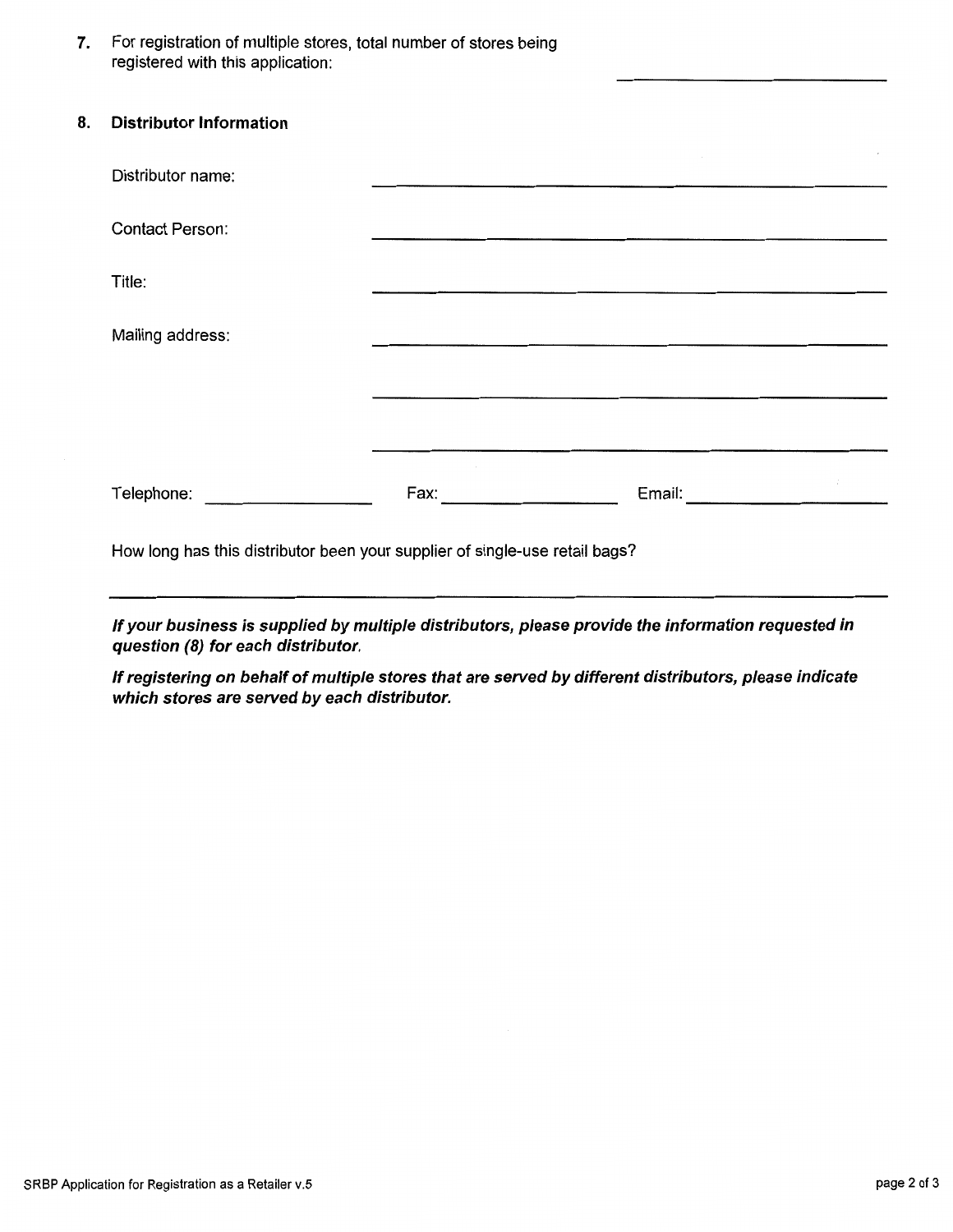| <b>CERTIFICATION</b>                                                                                                                                                                                                                                                                                                                 |                                                                                                                                                 |  |  |  |  |  |
|--------------------------------------------------------------------------------------------------------------------------------------------------------------------------------------------------------------------------------------------------------------------------------------------------------------------------------------|-------------------------------------------------------------------------------------------------------------------------------------------------|--|--|--|--|--|
| I/We hereby certify that:                                                                                                                                                                                                                                                                                                            | È                                                                                                                                               |  |  |  |  |  |
|                                                                                                                                                                                                                                                                                                                                      | 1. The above statements are true to the best of my/our knowledge and belief;                                                                    |  |  |  |  |  |
|                                                                                                                                                                                                                                                                                                                                      | 2. I am/We are the applicant(s) applying for the licence or I am/we are authorized to make<br>this application on behalf of the applicant; and, |  |  |  |  |  |
| 3. The applicant undertakes to comply with the provisions of the Waste Reduction and<br>Recovery Act, the Single-use Retail Bag Regulations, and the following Terms and<br><b>Conditions:</b>                                                                                                                                       |                                                                                                                                                 |  |  |  |  |  |
| 1. Retailer shall charge customers a surcharge of 25¢ for each single-use retail bag<br>distributed.<br>2. This surcharge must appear on the customer receipt.<br>3. Goods and Services Tax for the single-use retail bag surcharge must be collected by<br>the retailer for taxable products and remitted to Canada Revenue Agency. |                                                                                                                                                 |  |  |  |  |  |
|                                                                                                                                                                                                                                                                                                                                      |                                                                                                                                                 |  |  |  |  |  |
|                                                                                                                                                                                                                                                                                                                                      | Applicant's Signature(s): _____________________________                                                                                         |  |  |  |  |  |
| Date:                                                                                                                                                                                                                                                                                                                                |                                                                                                                                                 |  |  |  |  |  |

Please note that additional relevant information may be required to determine whether your registration should be accepted, and for the purposes of determining the appropriate terms and conditions to be imposed on any registration which might be issued to you. Should this be the case, the Chief Environmental Protection Officer, or his or her authorized delegate, will contact you.

For assistance in completing this form or to submit a completed application form, please contact:

Environmental Protection and Waste Management Division Department of Environment and Natural Resources Government of the Northwest Territories P.O. Box 1320 Yellowknife NT X1A 2L9 Attention: Recycling Program Coordinator Phone: (867) 767-9236 ext. 53176 Fax: (867) 873-0221 Email: rethinkitnwt@gov.nt.ca Or, visit your local ENR Regional Office